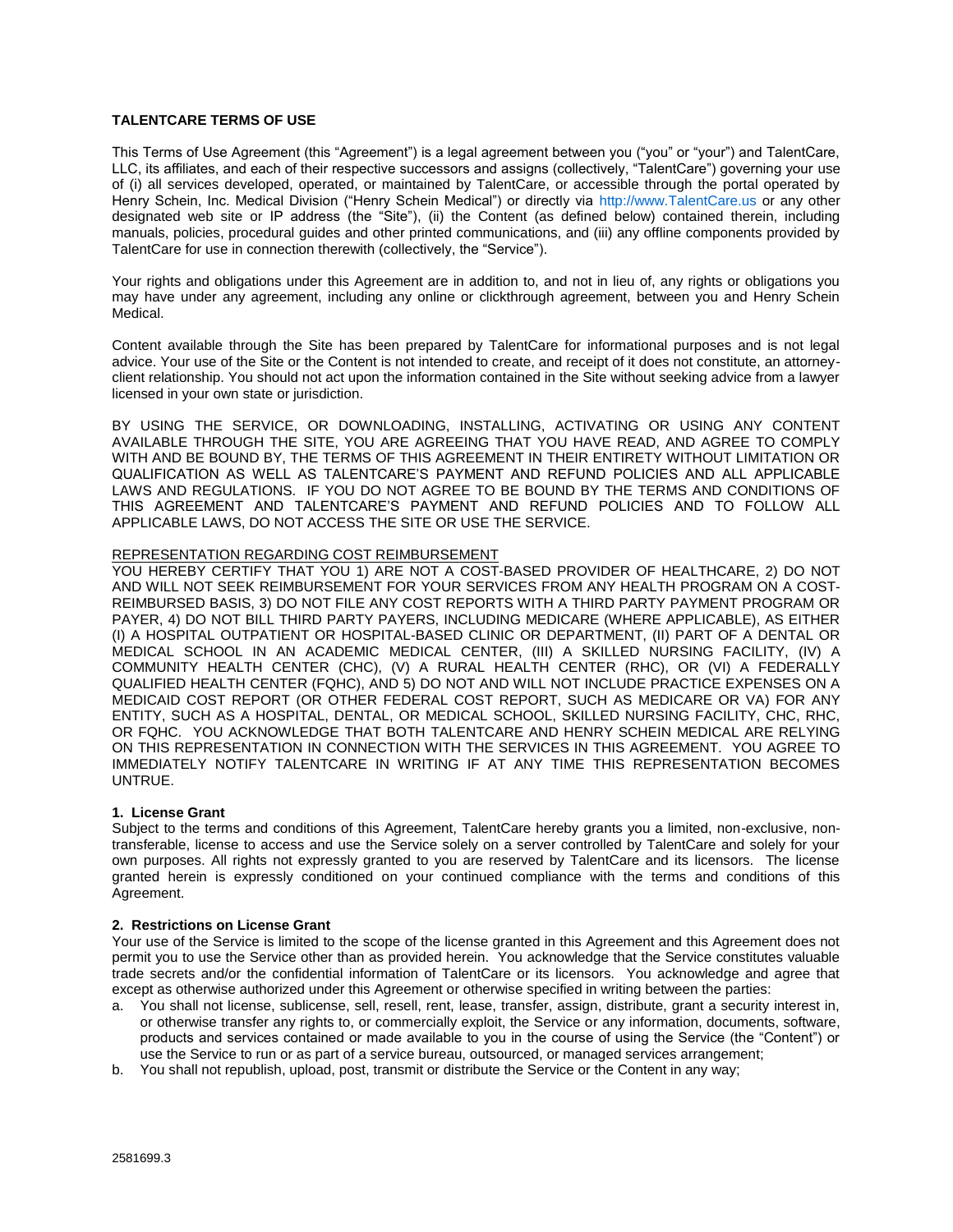- c. You shall not modify, translate, alter, adapt, decompile, disassemble (except to the extent applicable laws specifically prohibit such restriction), reproduce, distribute or display, or create derivative works, compilations or collective works based on the Service or the Content;
- d. You shall not knowingly or negligently permit other individuals or entities to use or copy the Service, or create Internet "links" to the Service or "frame" or "mirror" the Service on any other server or wireless or Internet-based device;
- e. You shall not access the Service to (a) build a competitive product or service, (b) build a product using similar ideas, features, functions or graphics of the Service, (c) copy any ideas, features, functions or graphics of the Service, (d) monitor its availability, performance or functionality, or (e) for any other benchmarking or competitive purposes;
- f. You shall not access the Service if you sell or provide any service, software, or product that may compete with TalentCare's services, software, or products (a "Competitor");
- g. You shall not attempt to use or gain unauthorized access to data, accounts, hosts, systems or networks of TalentCare or any of its customers or suppliers, or those of any other party; breach the security of another user or system, or attempt to circumvent the user authentication or security of any host, network, or account, including, without limitation, accessing data not intended for you or logging into or making use of a server or account you are not expressly authorized to access;
- h. You shall not attempt to probe, scan or test the vulnerability of a system, account or network of TalentCare or any of its customers or suppliers, any TalentCare product or service, or those of any other party;
- i. You shall not interfere, or any attempt to interfere, with service to any user, host or network including, without limitation, mail-bombing, flooding, and attempting to deliberately overload the system or distribute programs that "crack," or make unauthorized changes to, the software;
- j. You shall not forge any TCP-IP packet header or any part of any header information, falsify, alter or remove address information or other modification of e-mail headers; collect responses from unsolicited bulk messages, falsify references to TalentCare or the Service, by name or other identifier, in messages; impersonate any person or entity, engage in sender address falsification, forge anyone else's digital or manual signature, or perform any other similar fraudulent activity;
- k. You shall not restrict, inhibit, or otherwise interfere with the ability of any other person, regardless of intent, purpose or knowledge, to use or enjoy the Service (except for tools for safety and security functions), including, without limitation, posting or transmitting any information or software which contains a worm, virus, or other harmful feature, or generating levels of traffic sufficient to impede others' ability to use, send, or retrieve information;
- l. You shall not restrict, inhibit, interfere with, or otherwise disrupt or cause a performance degradation, regardless of intent, purpose or knowledge, to the Service or any TalentCare (or TalentCare supplier) host, server, backbone network, node or service, or otherwise cause a performance degradation to any TalentCare (or TalentCare supplier) facilities used to deliver the Service; and
- m. You shall not create or use any program, tags, markers, bots, mousetraps, highjackers or other similar computer routines or sub-routines to automatically access or manipulate the Service.

Because of the difficulty associated with quantifying damages, in addition to any other damages to which TalentCare may be entitled, if actual damages cannot be reasonably calculated then you agree to pay TalentCare liquidated damages of \$250 for each violation of this Section 2 or the maximum liquidated damages permitted under law, whichever is greater; otherwise you agree to pay TalentCare's actual damages, to the extent such actual damages can be reasonably calculated.

## **3. Fees**

You will be charged some or all of the following fees for accessing and using the Service:

- (i) *Engagement Fee*. a non-refundable fee to initiate the search process;
- (ii) *Placement Fee*. a fee assessed on the date on which you and the candidate sign an employment offer or other document evidencing your intent to retain the candidate's services as an independent contractor, employee or otherwise; and
- (iii) *Retention Fee*. a fee assessed on the 90th day after the day on which the candidate commenced providing services for you provided such candidate is still providing services for you, as an independent contractor, employee or otherwise, on such date.

If a candidate agrees to provide part-time services to you and that candidate is subsequently converted to a full-time position within 12 months of the original hire date, the full Placement Fee and the Retention Fee, less any amounts already paid, will be due and payable on the date the candidate accepts the full-time position.

In the event Client hires a candidate presented by TalentCare within one year of initial engagement with TalentCare, the Engagement Fee, Placement Fee and Retention Fee (as applicable to the hired role) will be immediately due and payable by Client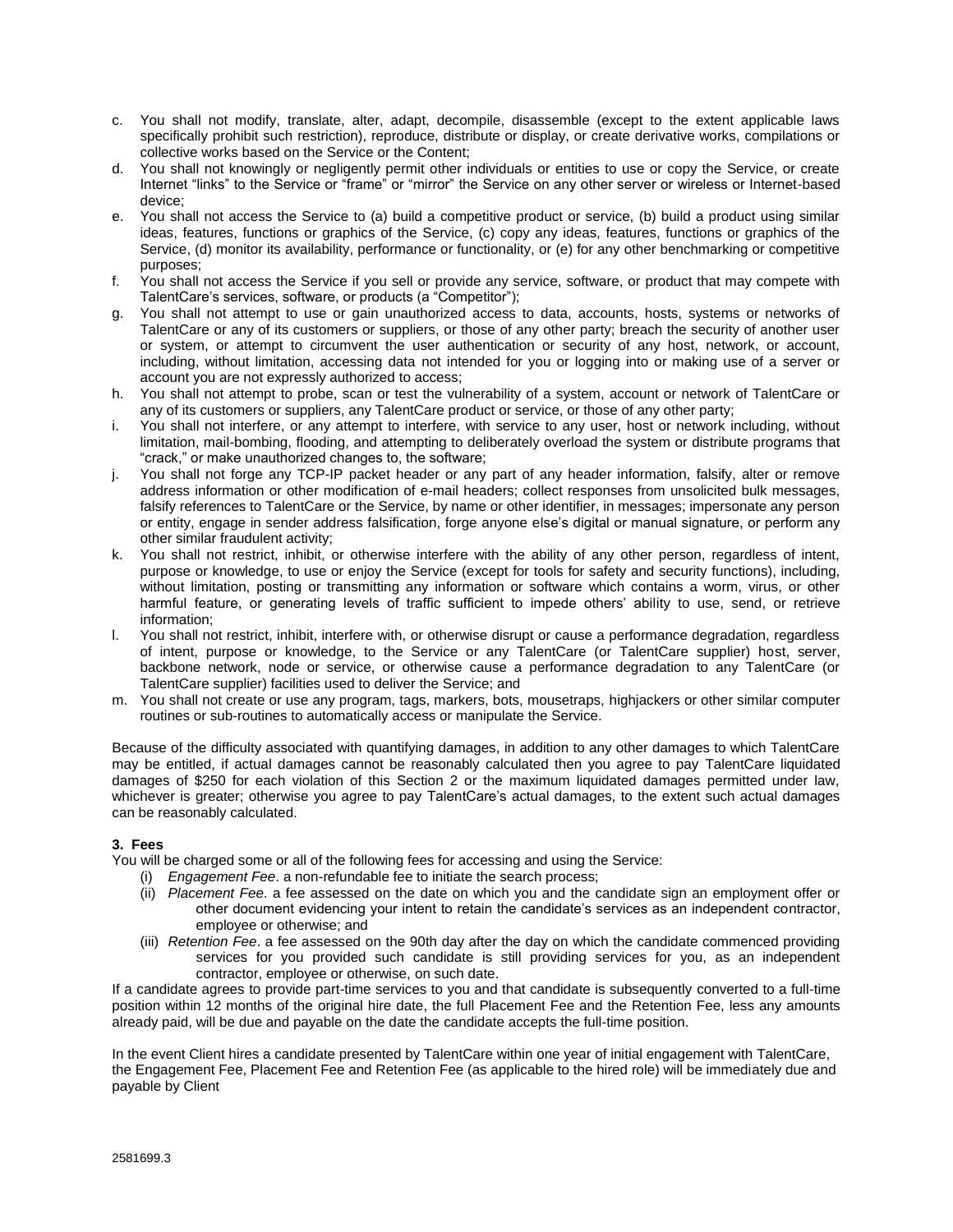Before being granted access to the service, you must pay the Engagement Fee by credit card. Talent Care will use, and you hereby consent to TalentCare's use of, the credit card you used to pay the Engagement Fee to pay the Placement Fee and the Retention Fee. Except as expressly provided herein, all amounts paid hereunder are final and non-refundable. TalentCare's fees do not include any taxes, levies, duties or similar governmental assessments of any nature, including but not limited to value-added, sales and use, or withholding taxes, assessable by any local, state, provincial, federal or foreign jurisdiction (collectively, "Taxes"). You are responsible for paying all Taxes associated with its purchases hereunder.

#### **4. TalentCare's Guarantee**

If a candidate provided by TalentCare terminates employment for any reason within 180 days after that candidate's start date, TalentCare will provide search services for a replacement candidate having the same title and specialty as that candidate without charging you an additional fee. If a replacement candidate cannot be found within 90 days after that candidate's termination date, you may elect to have TalentCare cease search activities and receive a refund of the Placement Fee and, if applicable, Retention Fee to you. This guarantee is contingent on the Engagement Fee, Placement Fee and, if applicable, Retention Fee being paid in full. This guarantee is a one-time offer only and replacement candidates are not subject to this guarantee.

## **5. Your Obligations**

You shall abide by all applicable local, state, national and foreign laws, treaties and regulations in connection with your use of the Service, including those related to data privacy, international communications and the transmission of technical or personal data. You are also solely and exclusively responsible for providing and maintaining all computer hardware, telephone and other equipment necessary to access and use the licensed Service and the internet service required to access the Service over the Internet. TalentCare shall have no responsibility for the procurement, operation or compatibility of your hardware or capabilities of your internet service provider.

## **6. Account Access**

Where use of the Service is contingent on accessing an "account" and/or inserting a "user-identification" and/or "password", you agree that you will be solely responsible for the user-ids and passwords that are provided to you (as such passwords may be changed from time to time in accordance with features of the Service) to log-in to the password protected Service. If non-authorized individuals have access to your systems or to your users' user-id and password, they may be able to use the Service. You and your users shall keep any correspondence you receive relating to or through the use of the Service (including, but not limited to, your user-id, passwords, and other registration or sign-in information) confidential and in a safe place and not disclose it to any third party. You will be responsible and liable for all communications and actions that take place through the use of your user-ids, including without limitation, any actions that occur without your authorization. Accordingly, it is your responsibility to take appropriate actions immediately if any password has been stolen, leaked, compromised or otherwise used without proper consent. You shall: (i) notify TalentCare immediately of any unauthorized use of any password or account or any other known or suspected breach of security; (ii) report to TalentCare immediately and use reasonable efforts to stop immediately any copying or distribution of Content that is known or suspected by you; (iii) notify TalentCare when you no longer require access to the Service; and (v) keep all of your profile information current.

#### **7. Account Information and Data.**

In connection with your use of the Service, it may be necessary for TalentCare to obtain, receive or collect data or information, including system-specific data or information, from you as part of the Service. In such cases, you hereby grant TalentCare a non-exclusive, worldwide, royalty-free, perpetual, non-revocable license under your copyrights and other intellectual property rights, if any, in all material and content provided to TalentCare to compile, use, distribute, display, store, process, reproduce, and create derivative works from such material and content, including without limitation comparative data sets, statistical analyses, reports and related services utilizing aggregated data derived from data obtained from you, other TalentCare customers and other sources, in any and all media and display in any manner and on any TalentCare property to the extent necessary to provide the Service to you and as a service to its customers and future customers and in the development of products and services (the "Data"). You also grant TalentCare the right to copy and maintain such material and content on TalentCare's servers (or the servers of its suppliers) during the term of this Agreement.

#### **8. Privacy**

We may collect certain information during your use of the Service, such as your IP address, browser type, referring/exit pages, and operating system. In addition, we may utilize certain third party services, such as Google Analytics, for analytics and reporting purposes. Also, we and our service providers may use cookies, web beacons, and other technologies to receive and store certain types of information whenever you interact with the Service. We will only use this information in an aggregate form which does not identify you personally. However, we may use this information for our internal purposes, to improve our web site and marketing efforts and otherwise assess the needs of our business, and to conduct research and analysis. In addition, we may disclose the information we've collected: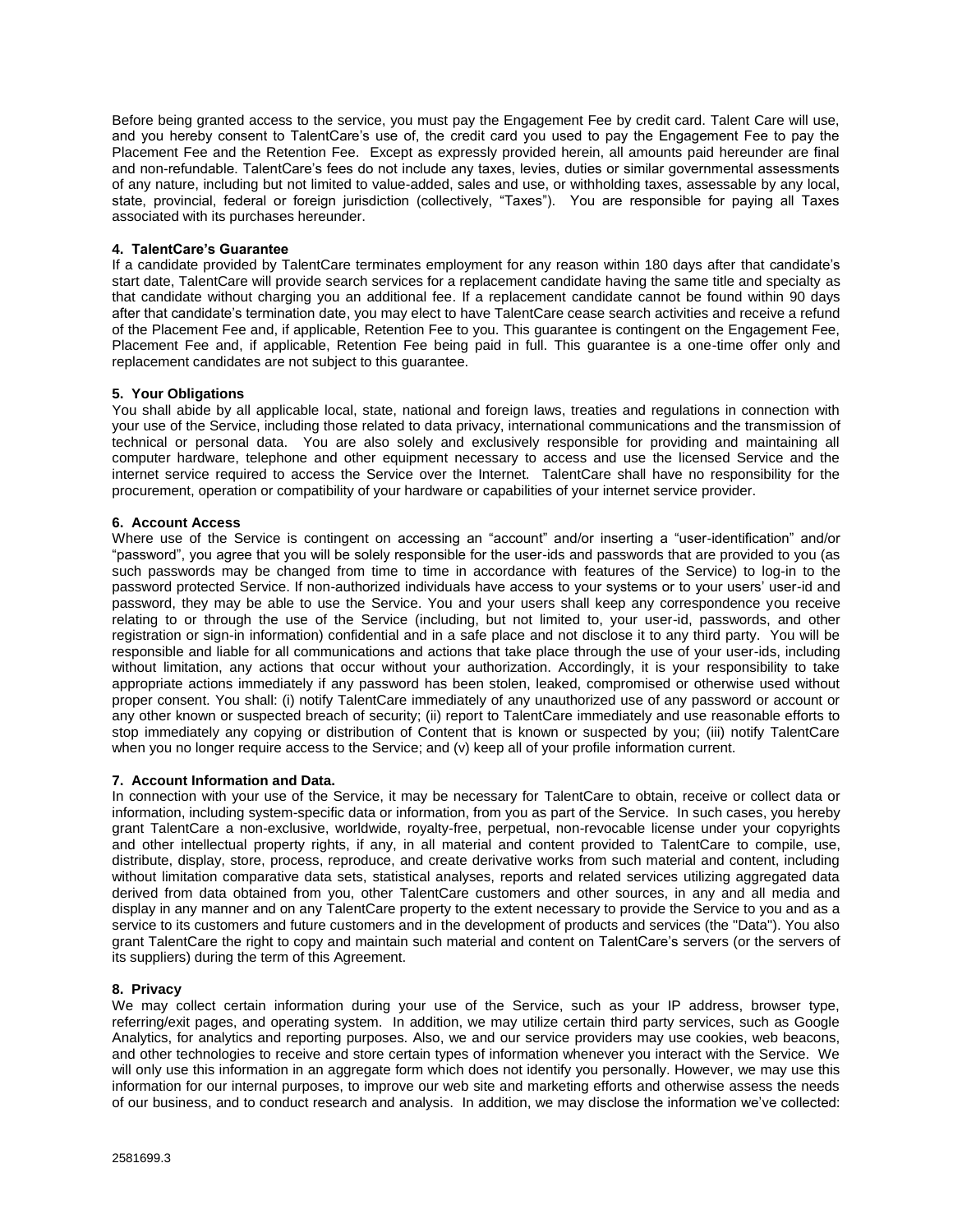(i) as required by law such as to comply with a subpoena or similar legal process; (ii) when we believe in good faith that disclosure is necessary to protect our rights, protect your safety or the safety of others, investigate fraud, or respond to a government request; or (iii) if our company is involved in a merger, acquisition, or sale of all or a portion of its assets. If you have questions or concerns regarding our use of this information please contact us through the email address provided below.

## **9. Intellectual Property Ownership**

All right, title and interest in the Service and the Site, including technology and trade secrets embodied therein and any Content or developments created or provided in connection with or related to the Service and the Site, including all copyrights, patents, trade secrets, trade dress and other proprietary rights, and any derivative works thereof, shall belong solely and exclusively to TalentCare or its licensors, and you shall have no rights whatsoever in any of the foregoing. You acknowledge that the Service constitutes a valuable trade secret and/or is the confidential information of TalentCare or its licensors. Nothing in this Agreement or otherwise will be deemed to grant to you an ownership interest in the Service, in whole or in part. All Content and materials included as part of the Service, such as text, graphics, logos, button icons, images, audio clips, information, data, forms, photographs, graphs, videos, typefaces, graphics, music, sounds, and other material, and software (the "Works") are the property of TalentCare or its content suppliers and is protected by copyrights, trademarks, trade secrets, or other proprietary rights and these rights are valid and protected in all forms, media and technologies existing now or hereinafter developed. All Works are copyrighted as individual works and as a collective work under the U.S. copyright laws (17 U.S.C. Section 101, et. seq.) and international treaty provisions, and TalentCare owns a copyright in the selection, coordination, arrangement and enhancement thereof. You may not modify, remove, delete, augment, add to, publish, transmit, adapt, translate, participate in the transfer or sale of, create derivative works from, or in any way exploit any of the Works, in whole or in part. Any use other than as contemplated herein, including the reproduction, modification, distribution, transmission, adaptations, translation, republication, display, or performance, of the Works, except as specifically permitted herein, is strictly prohibited. You understand and acknowledge that unauthorized disclosure, use or copying of the proprietary products and services provided pursuant to this Agreement may cause TalentCare and its licensors irreparable injury, which may not be remedied at law, and you agree that TalentCare and its licensors' remedies for breach of this Agreement may be in equity by way of injunctive or other equitable relief.

## **10. Term; Termination; Suspension of Service**

The term of this Agreement commences on your first use of the Service and continues through any subsequent use of the Service thereafter. Any unauthorized use of the Service will be deemed a material breach of this Agreement. TalentCare, in its sole discretion, may terminate your password, account or use of the Service if you breach or otherwise fail to comply with this Agreement or TalentCare's then-current payment or refund policies.

## **11. Indemnification**

You shall defend, indemnify and hold TalentCare harmless from and against any and all losses, damages, liabilities, costs, judgments, charges and expenses, including reasonable attorneys' fees, arising out of or relating to any act or omission by you with respect to (i) your use of the Service or (ii) your breach or violations of this Agreement.

## **12. Compliance with Applicable Laws**

You understand and acknowledge that TalentCare does not participate in the interview, selection, or hiring of candidates, which is your sole responsibility, notwithstanding use of the Service as a part of and in connection with such activities. Accordingly, it is your sole responsibility to comply with all applicable laws regarding its use of the Service and with respect to any information or materials provided to any candidates and data or information received from any candidate, including without limitation all applicable record keeping and data protection regulations in connection with the collection, processing, disclosure, subject access requests, retention, and transfer of personally identifiable data under the laws of the country and any other local jurisdiction in which you are operating or collecting and transferring personal data. TalentCare shall have no liability related to any information or data provided to or received from any candidate, or for record keeping requirements and data protection obligations applicable to you unless expressly assumed by TalentCare pursuant to this Agreement.

## **13. Treatment of PHI and SPI**

In connection with your use of the Service, you agree not to ask candidates for, and to instruct candidates not to provide, any Protected Health Information ("PHI") as that term is defined in the Health Insurance Portability and Accountability Act of 1996 ("HIPAA") or Sensitive Personal Information ("SPI") consisting of date of birth, social security number, driver's license or other state-issued identification number, or financial account information. Should you become aware that any PHI or SPI is provided through the Service by a candidate, you agree to promptly notify TalentCare and request redaction of such information from TalentCare's system. If and to the extent you are deemed to be a Covered Entity and TalentCare is deemed to be a Business Associate under HIPAA, you agree to enter into a Business Associate Agreement on terms mutually agreeable to TalentCare.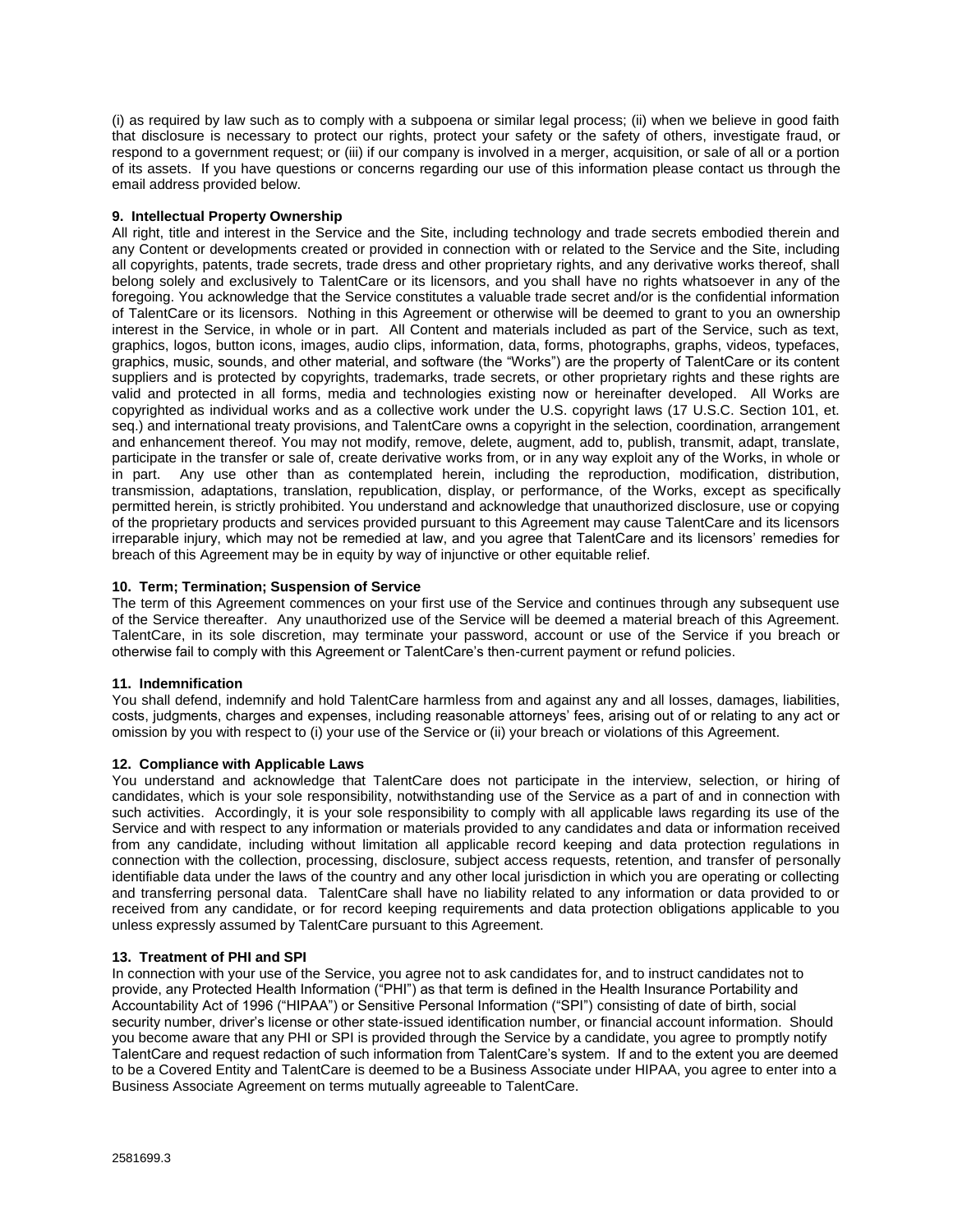## **14. EEOC Compliance**

You affirm and agree that you are an equal employment opportunity employer and are in full compliance with any and all applicable anti-discrimination laws, rules and regulations, including without limitation, all applicable federal and/or state equal employment opportunity statutes, rules, and regulations, including, without limitation, Title VII of the Civil Rights Act of 1964, the Equal Employment Opportunity Act of 1972, the Age Discrimination in Employment Act of 1967, the Equal Pay Act of 1963, the National Labor Relations Act, the Fair Labor Standards Act, the Rehabilitation Act of 1973, and the Occupational Safety and Health Act of 1970, all as may be from time to time modified or amended. In addition, as the party making decisions regarding hiring potential candidates, it is your sole responsibility to comply with all of such laws, rules and regulations. You agree not to harass, discriminate against or retaliate against any employee because of his or her race, national origin, age, sex, religion, disability, marital status or other category protected by law; nor shall you cause or request TalentCare to engage in such discrimination, harassment or retaliation. In the event of any complaint against TalentCare of unlawful discrimination, harassment or retaliation by any of your candidates, you agree to cooperate with TalentCare in the prompt investigation and resolution of such complaint.

# **15. Candidate Screening**

You acknowledge that TalentCare has not required candidates to submit to and has not conducted, reference checks, fingerprinting or other criminal background investigation and that nothing in this Agreement shall be construed as an obligation or duty to perform such an investigation. In addition, TalentCare has not verified any candidate's license status, verified the validity of any candidate's credentials, or taken any other action with respect to any candidate unless expressly set forth in this Agreement or otherwise agreed to in writing between the parties.

## **16. Disclaimer of Warranties**

EXCEPT AS OTHERWISE EXPRESSLY PROVIDED IN THIS AGREEMENT, (A) THE SERVICE IS PROVIDED "AS-IS" AND "WITH ALL FAULTS", AND, TO THE MAXIMUM EXTENT PERMITTED BY APPLICABLE LAW,<br>TALENTCARE, INCLUDING ITS AFFILIATES, SUBSIDIARIES, LICENSORS, SUBCONTRACTORS, SUBSIDIARIES, LICENSORS, SUBCONTRACTORS, DISTRIBUTORS, SERVICES PARTNERS, AGENTS AND MARKETING PARTNERS) AND EACH OF THEIR RESPECTIVE EMPLOYEES, DIRECTORS AND OFFICERS (INDIVIDUALLY, A "TALENTCARE PARTY" AND COLLECTIVELY, THE "TALENTCARE PARTIES") DISCLAIM ALL REPRESENTATIONS, WARRANTIES AND CONDITIONS OF ANY KIND, EXPRESS OR IMPLIED, REGARDING THE SERVICE, OR OTHERWISE RELATING TO THIS AGREEMENT, INCLUDING WARRANTIES AND CONDITIONS OF FITNESS FOR A PARTICULAR PURPOSE, MERCHANTABILITY, MERCHANTABLE QUALITY, NON-INFRINGEMENT AND ACCURACY AND NON-INTERFERENCE; (B) NEITHER TALENTCARE NOR ANY TALENTCARE PARTY WARRANTS THAT (i) THE SERVICE IS OR WILL BE SECURE, ACCURATE, COMPLETE, UNINTERRUPTED, WITHOUT ERROR, OR FREE OF VIRUSES, WORMS, OTHER HARMFUL COMPONENTS, OR OTHER PROGRAM LIMITATIONS, (ii) THE SERVICE WILL MEET YOUR REQUIREMENTS, (iii) THE RESULTS THAT MAY BE OBTAINED FROM THE USE OF THE SERVICE WILL BE ACCURATE OR RELIABLE, (iv) ANY ERRORS IN THE SERVICE WILL BE CORRECTED; (C) YOU ASSUME THE ENTIRE COST OF ALL NECESSARY SERVICING, REPAIR, OR CORRECTION OF PROBLEMS CAUSED BY VIRUSES OR OTHER HARMFUL COMPONENTS, UNLESS SUCH ERRORS OR VIRUSES ARE THE DIRECT RESULT OF TALENTCARE'S GROSS NEGLIGENCE OR WILLFUL MISCONDUCT; (D) TALENTCARE AND THE TALENTCARE PARTIES, JOINTLY AND SEVERALLY, DISCLAIM AND MAKE NO WARRANTIES OR REPRESENTATIONS AS TO THE ACCURACY, QUALITY, RELIABILITY, SUITABILITY, COMPLETENESS, TRUTHFULNESS, USEFULNESS, OR EFFECTIVENESS OF THE FORMS, DATA, REPORTS, RESULTS OR OTHER INFORMATION OBTAINED, GENERATED OR OTHERWISE RECEIVED BY YOU FROM ACCESSING AND/OR USING THE SERVICE OR OTHERWISE RELATING TO THIS AGREEMENT, AND (E) USE OF THE SERVICE IS ENTIRELY AT YOUR OWN RISK AND NEITHER TALENTCARE NOR ANY OF THE TALENTCARE PARTIES SHALL HAVE ANY LIABILITY OR RESPONSIBILITY THEREFOR.

## **17. Limitation of Liability**

NOTWITHSTANDING ANYTHING TO THE CONTRARY IN THIS AGREEMENT, IN NO EVENT WHATSOEVER SHALL TALENTCARE BE LIABLE FOR ANY INDIRECT, SPECIAL, INCIDENTAL, PUNITIVE OR CONSEQUENTIAL DAMAGES, INCLUDING BUT NOT LIMITED TO LOSS OF PROFITS, LOST TIME OR GOOD WILL, EVEN IF TALENTCARE HAS BEEN ADVISED OF THE POSSIBILITY OF SUCH DAMAGES, WHETHER IN CONTRACT, TORT (INCLUDING NEGLIGENCE), STRICT LIABILITY OR OTHERWISE. TALENTCARE SHALL NOT BE LIABLE FOR ANY CLAIMS AGAINST YOU BY THIRD PARTIES. IN NO EVENT SHALL THE MAXIMUM CUMULATIVE LIABILITY OF TALENTCARE IN CONNECTION WITH THE SERVICE AND/OR THIS AGREEMENT, REGARDLESS OF THE FORM OF ACTION, EXCEED THE AMOUNT OF THE PAYMENTS MADE TO TALENTCARE FOR THE SPECIFIC SERVICE(S) GIVING RISE TO SUCH CLAIM IN THE SIX (6) MONTHS PRIOR TO SUCH CLAIM. NO ACTION, REGARDLESS OF FORM, ARISING FROM OR PERTAINING TO THE SERVICE MAY BE BROUGHT BY YOU MORE THAN ONE (1) YEAR AFTER SUCH ACTION HAS ACCRUED. YOU ACKNOWLEDGE THAT THESE LIMITATIONS OF LIABILITY SHALL APPLY EVEN IF THE REMEDIES FAIL THEIR ESSENTIAL PURPOSE AND THAT, WITHOUT THESE LIMITATIONS, YOU WOULD HAVE PAID A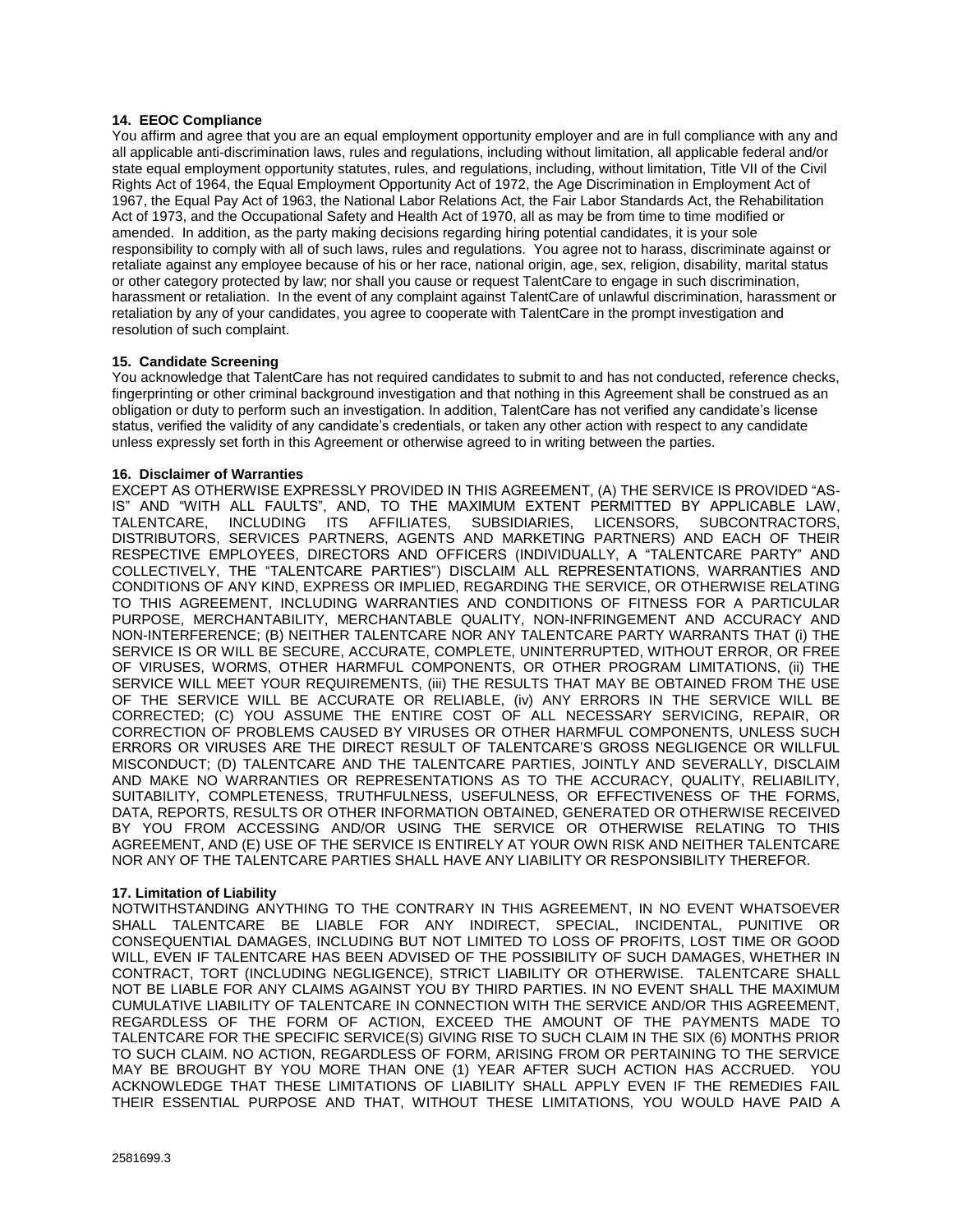HIGHER FEE FOR THE SERVICE PROVIDED HEREUNDER. Certain states and/or jurisdictions do not allow the exclusion of implied warranties or limitation of liability for incidental, consequential or certain other types of damages, so the exclusions set forth above may not apply to you.

#### **18. Modification to Terms**

TalentCare reserves the right to modify the terms and conditions of this Agreement or its policies relating to the Service at any time, effective upon posting of an updated version of this Agreement on the Service. You are responsible for regularly reviewing this Agreement. Continued use of the Service after any such changes shall constitute your consent to such changes.

# **19. Assignment; Change in Control**

This Agreement may not be assigned by you without the prior written approval of TalentCare but may be assigned without your consent by TalentCare to any party acquiring all or any part of TalentCare's assets. Any actual or proposed change in control of you that results or would result in a Competitor of TalentCare directly or indirectly owning or controlling 50% or more of you shall entitle TalentCare to terminate this Agreement for cause immediately upon written notice.

#### **20. Customer Communications; Disclosure**

From time-to-time TalentCare may ask whether or not you wish to receive marketing and other non-critical Servicerelated communications. You may elect not to receive such communications at that time or opt-out of receiving such communications at any subsequent time by notifying TalentCare. Because the Service is a hosted, online application, TalentCare may need to notify all users of the Service (whether or not they have opted out as described above) of important announcements regarding the operation of the Service. TalentCare reserves the right to disclose that you are a user of the Service.

#### **21. General**

- a. This Agreement shall be governed by Texas law and controlling United States federal law, without regard to the choice or conflicts of law provisions of any jurisdiction or the United Nations Convention on the International Sale of Goods, and any disputes, actions, claims or causes of action arising out of or in connection with this Agreement or the Service, with the exception of claims for injunctive relief, shall be subject to the exclusive jurisdiction of the state and federal courts located in Austin, Texas.
- b. Any cause of action you may have with respect to your use of the Service must be commenced within one (1) year after the claim or cause of action arises.
- c. If any provision of this Agreement is held by a court of competent jurisdiction to be invalid or unenforceable, then such provisions shall be construed, as nearly as possible, to reflect the intentions of the invalid or unenforceable provisions, with all other provisions remaining in full force and effect.
- d. It may be necessary for TalentCare to perform scheduled or unscheduled repairs, maintenance, or upgrades and such activities may temporarily degrade the quality of the Service or result in a partial or complete outage of the Service. TalentCare provides no assurance that you will receive advance notification of such activities or that the Service will be uninterrupted or error-free. Any degradation or interruption in the Service shall not give rise to a refund or credit of any fees paid by you.
- e. No joint venture, partnership, employment, or agency relationship exists between you and TalentCare as a result of this agreement or use of the Service. The failure of TalentCare to enforce any right or provision in this Agreement shall not constitute a waiver of such right or provision unless acknowledged and agreed to by TalentCare in writing.
- f. Neither party shall be liable to the other party for any failure to perform any of its obligations (except payment obligations) under this Agreement during any period in which such performance is delayed by circumstances beyond its reasonable control including, but not limited to, fire, flood, war, embargo, strike, riot or the intervention of any governmental authority.
- g. If you have not entered into another agreement with TalentCare regarding the subject matter contained herein, then this Agreement comprises the entire agreement between you and TalentCare and supersedes all prior or contemporaneous negotiations, discussions or agreements, whether written or oral, between the parties regarding such subject matter. However, if you and TalentCare have entered into another agreement regarding the subject matter set forth herein that is a written and signed agreement between you and TalentCare, then this Agreement should be read and interpreted in conjunction with such agreement and, in the event of a conflict